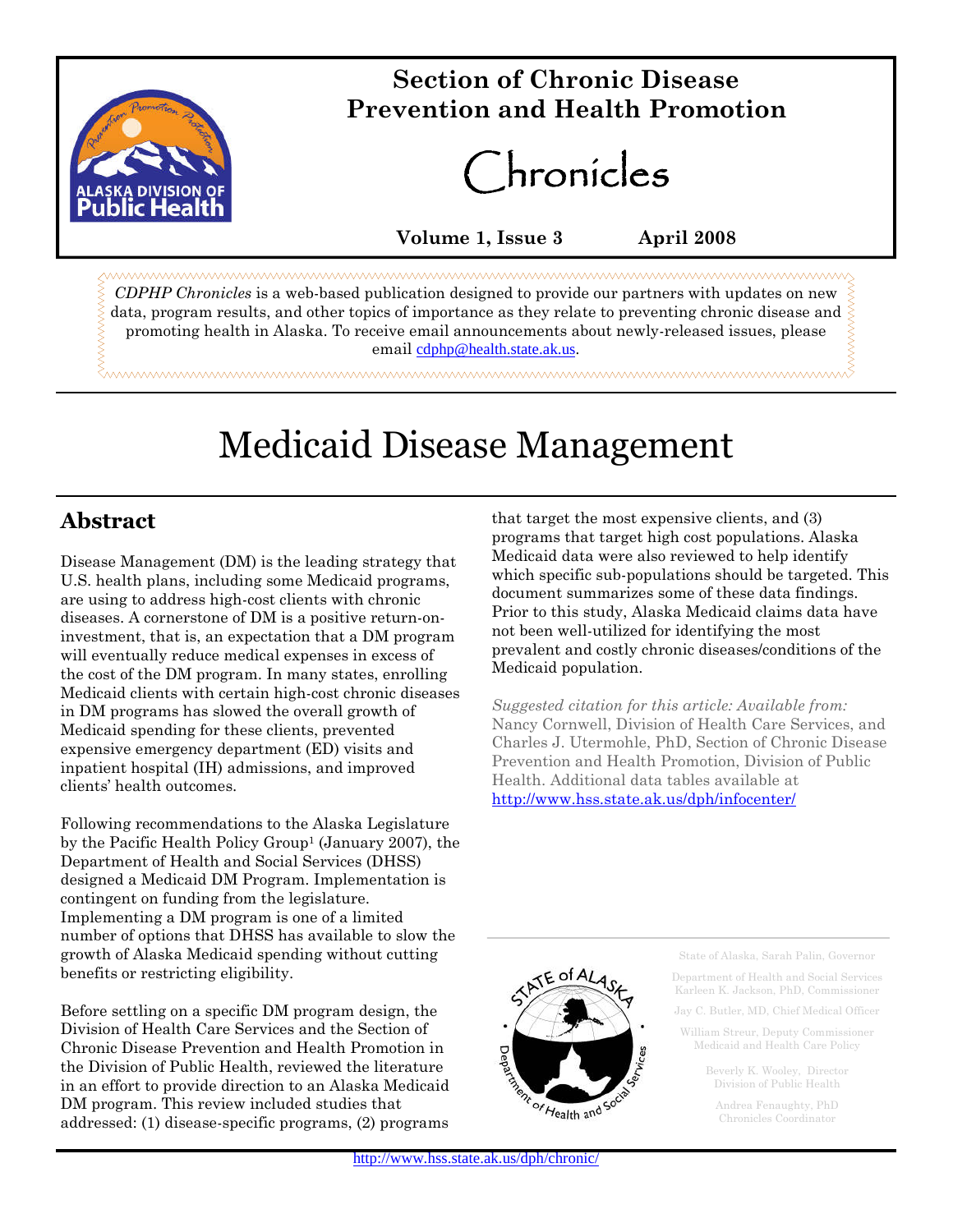### **Background**

#### *Alaska Medicaid*

Medicaid is an "entitlement program" that provides payment for medical services for low-income and other qualified Alaskans. It is jointly funded by the federal and state governments and covered 18% of Alaskans in 2007. Between State Fiscal Years (SFY) 2000 and SFY2007, while the overall population in Alaska grew by 8%, the number of Alaskans receiving services paid for by Medicaid increased 21%. During the same period, the Consumer Price Index for Medical Care Inflation in Anchorage increased by 35.2%, while total Medicaid payments to providers increased 109%.<sup>2</sup> Thus, the increase in Medicaid costs is not solely due to either the increase in the number of clients nor the increased unit cost of services, but rather greater use of available services.

| <b>ALASKA MEDICAID:</b>                             | Years         |               | Magnitude of Increase |          |  |  |  |  |
|-----------------------------------------------------|---------------|---------------|-----------------------|----------|--|--|--|--|
|                                                     | 2000          | 2007          | Amount                | % Change |  |  |  |  |
| Eligible Clients-All Ages                           | 109,316       | 123,987       | 14,671                | 13.4%    |  |  |  |  |
| Clients Receiving Paid Services<br>(Recipients)     | 93,736        | 113,388       | 19,652                | 21.0%    |  |  |  |  |
| Payments to Providers                               | \$439,017,595 | \$918,177,887 | \$479,160,292         | 109.1%   |  |  |  |  |
| Per Capita Payments                                 | \$4,683.55    | \$8,097.66    | \$3,414               | 72.9%    |  |  |  |  |
| <b>COMPARATIVE CHANGES:</b>                         |               |               |                       |          |  |  |  |  |
| Alaska Population—All Ages                          | 626,932       | 677,108       | 50,176.0              | 8.0%     |  |  |  |  |
| <b>Consumer Price Index for All Urban Consumers</b> |               |               |                       |          |  |  |  |  |
| Anchorage: All Items                                | 150.0         | 179.4         | 29.4                  | 19.6%    |  |  |  |  |
| Anchorage: Medical Care                             | 269.5         | 364.4         | 94.9                  | 35.2%    |  |  |  |  |

**Table 1: Alaska Medicaid, Alaska Population, and Anchorage Consumer Price Index for All Urban Consumers, Changes from State Fiscal Years 2000 - 2007**

*Source*: DPH SCDPHP conducted its own data extracts based on dates of service. Our data will likely differ from those reported by DHSS FMS for budgeting and auditing purposes. For all years, SCDPHP waited for 4 months following the end of the SFY to account for dates of service within the SFY. For clients, recipients, eligibles, and payment data: 2082 reports for SFY2000 – SFY2007 provided by DHSS, HCS. For Alaska population: AK Department of Labor, Research and Analysis. For CPI: U.S. Bureau of Labor Statistics.

The figure below reflects the change in Medicaid payments from SFY2000 to SFY2007. Payments peaked in SFY2006 at \$970 million (M) and then declined to \$918M in SFY2007. The decline between SFY2006 and SFY2007 is in large part due to the implementation of the Medicare Part D (prescription) coverage for elderly Medicaid clients.<sup>3</sup> However, the decline is expected to stabilize and then Medicaid expenditures are expected to continue to climb and grow at an annual rate of 7% to 9% in the future.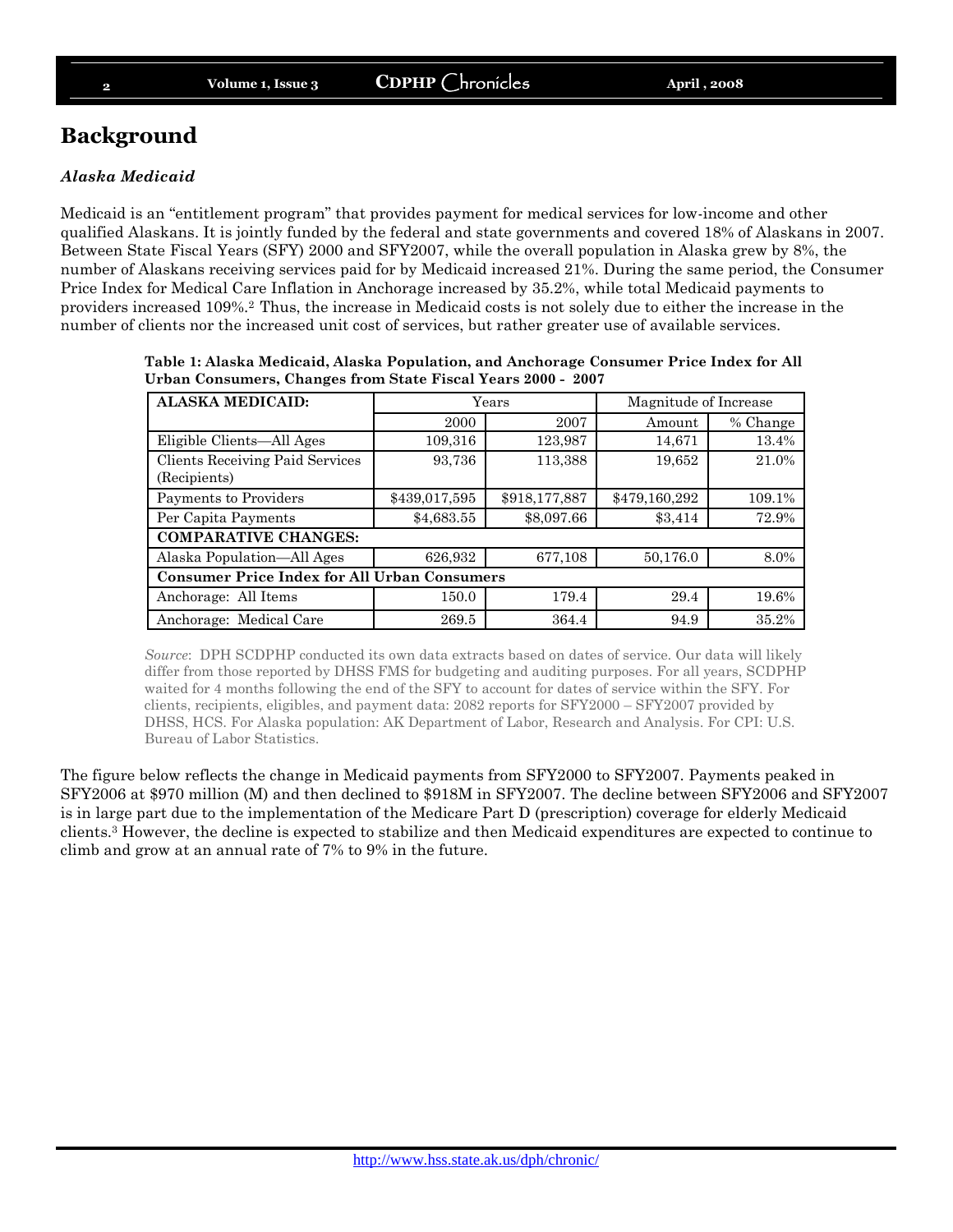

The figure below shows the payments for selected services provided in SFY2007. Inpatient hospital payments were \$243M, community care<sup>4</sup> payments were \$197M, pharmacy and prescribed devices totaled \$82M, outpatient hospital including Emergency Department payments were \$75M, professional medical services were \$72M, and mental health payments were \$65M.

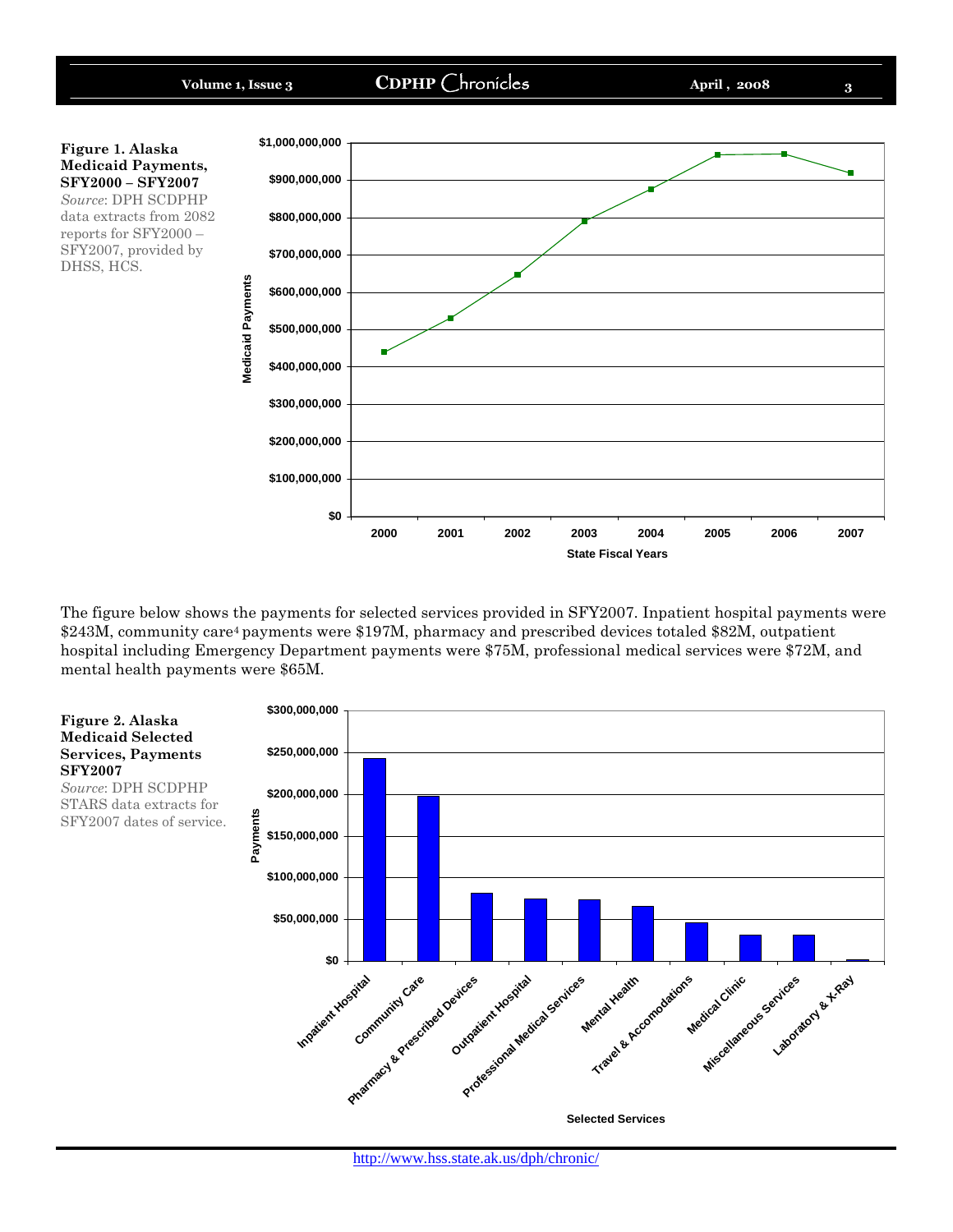Another way to look at Medicaid expenditures is to examine the reasons clients sought care, or their diagnoses. An analysis of Medicaid expenditures by primary diagnosis disease groupings<sup>5</sup> revealed the most expensive diagnostic categories: mental disorders at \$171M (for which approximately 20% of all Medicaid clients had a claim during SFY2007); pregnancy, childbirth, and puerperium at \$36M; respiratory system at \$32M; healthy (and unhealthy) live-born infants at \$28M; and, heart disease at \$26M. All of these disease groups except pregnancy, childbirth, and puerperium and live-born infants, tend to be ongoing or persistent medical conditions.

#### *Disease Management*

Disease management refers to an integrated approach to health care delivery that seeks to improve health outcomes and reduce health care costs. Disease management is defined as a set of interventions designed to improve the health of individuals, especially those with chronic diseases. Disease management program services include: 1) evidence-based clinical practice guidelines; 2) collaborative practice models to include physician and support service providers; 3) patient self-management education (includes primary prevention, behavioral modification, and compliance surveillance); 4) case management; 5) process and outcome measurement, evaluation and management; and 6) routine reporting/feedback loop (includes communication with the patient, physician, ancillary providers, and practice profiling). Alaska Medicaid has never had a DM program.

The promise of DM is that it will yield savings by improving patient care and health status. DM programs focus on chronic diseases that are prevalent, high-cost, where there is an apparent gap between existing practice and evidenced-based treatment guidelines, and where improved patient care will enhance quality of life and reduce costs.

Nationally, DM programs have evolved from disease-specific programs that targeted individual patients with asthma, congestive heart failure, coronary artery disease, diabetes, or chronic obstructive pulmonary disease, to programs that targeted individual high-cost patients who often have multiple chronic conditions, and then to programs that target high cost populations. Most recently, a few states are broadening their DM programs to include "health management" activities that help individuals avoid chronic health problems or those that focus on early identification of chronic disease risk factors.

### **Methods**

The first step in the design of any DM program is the analysis of prevalence and services utilization data to determine the potential impact. Initially three years of Alaska Medicaid billing data based upon dates of service from SFY2003 through SFY2005 were extracted using the Services Tracking, Analysis and Reporting System (STARS) interface. These data have been augmented through SFY2007 based upon dates of service. Medicaid payments are subject to revision so the present data may vary from previous and subsequent depictions.<sup>6</sup> The data include a unique client identifier, primary and secondary diagnoses (when available), the type of service rendered, provider identification, and approved payment amount. The approximately 6 million billing records per fiscal year were exported as delimited text files which were imported into an Access database. The Medicaid information was then incorporated into SPSS data files for analysis. All datasets reside on a secure, restricted-access server.

Data procedures recommended by the Agency for Healthcare Research and Quality (AHRQ) were used to define chronic conditions, preventive quality indicators, and co-morbidities. The AHRQ Chronic Condition Indicator categorizes all ICD-9-CM diagnosis codes as chronic or non-chronic.<sup>7</sup> A chronic condition is defined as a condition that lasts 12 months or longer and meets one or both of the following tests: (a) it places limitations on self-care, independent living, and social interactions; (b) it results in the need for ongoing intervention with medical products, services, and special equipment. The identification of the chronic conditions is based on all-5 digit ICD-9- CM codes. E codes, or external cause of injury codes, are not classified as all injuries are assumed to be acute.

Analyses were conducted for both the primary diagnosis alone as well as any mention on the primary or secondary diagnosis fields. A serious limitation of the dataset extracted from STARS is that it stores only a primary and secondary diagnosis for each claim. Some services, such as drugs, do not have any associated diagnoses. Drug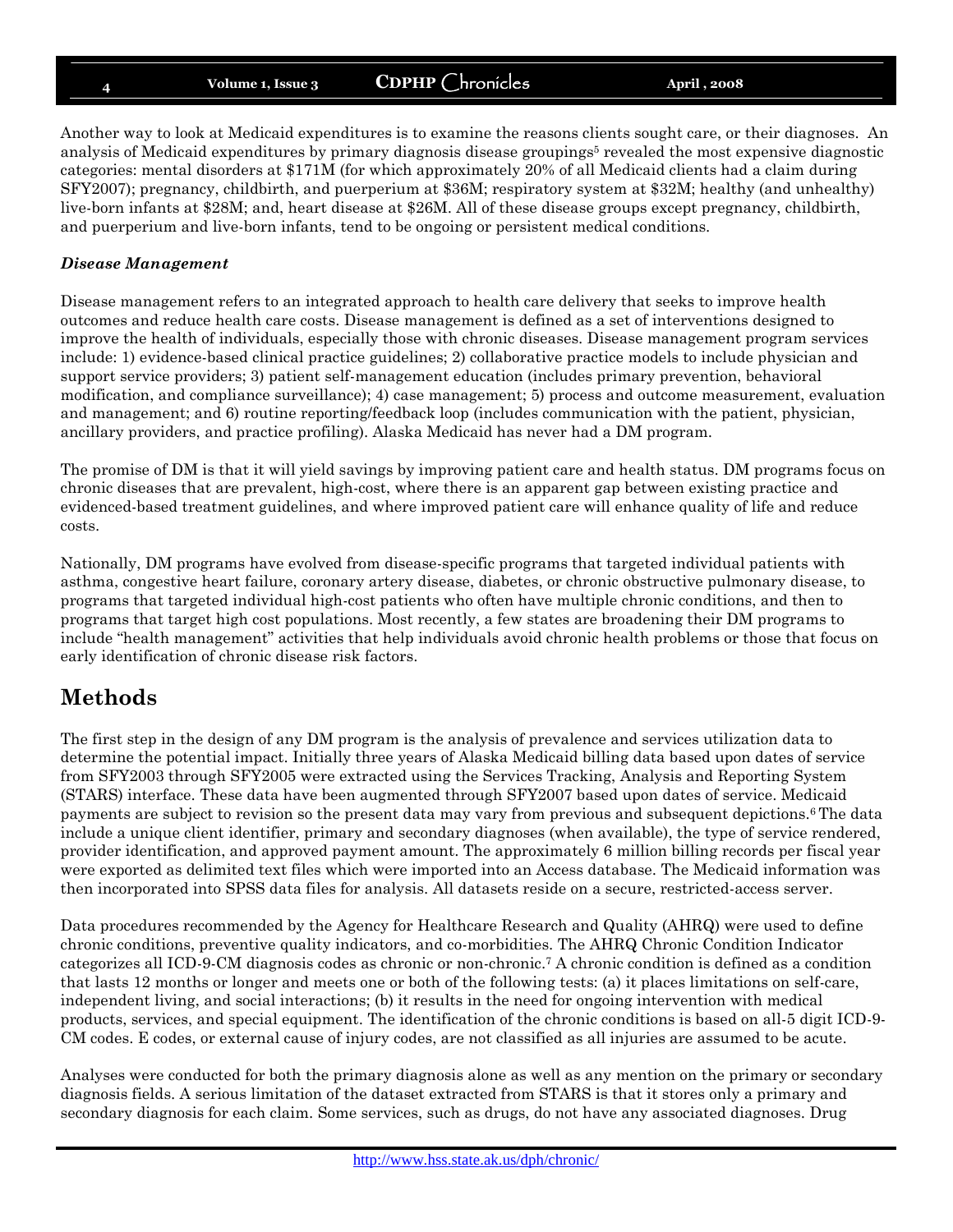usage was determined for the individual and then linked to the master billing records. Disease-specific payments do not include pharmacy payments unless specifically noted. Aggregations of general and specific diagnostic groupings were defined using ICD-9 coding.

### **Findings**

**Figure 3: Alaska Medicaid SFY2007: Chronic Condition Indicator, Clients and Payments, All**

*Source*: DPH SCDPHP STARS data extracts for SFY2007 dates of

**Ages**

service.

Using AHRQ data definition procedures, average payments were calculated. In SFY2007, the average payment for a Medicaid client with one or more chronic conditions was \$14,869, while the average for the patient without a chronic condition (primary or secondary diagnosis<sup>8</sup>) was  $$2,514$ .

| AHRQ CHRONIC CONDITION<br><b>INICATOR</b> | Mean<br>Payments | Clients | $%$ of<br>Clients | Payments      | $%$ of<br>Total |
|-------------------------------------------|------------------|---------|-------------------|---------------|-----------------|
| Chronic                                   | \$14,869         | 47,004  | 43.1%             | \$698,891,026 | 82.7%           |
| Non-Chronic                               | \$2.514          | 52,850  | 48.5%             | \$121,850,624 | 15.7%           |
| Unknown                                   | \$1.425          | 9.147   | 8.4%              | \$13,030,754  | 1.5%            |
| Total                                     | \$7,750          | 109,001 | 100.0%            | \$844,772,404 | 100.0%          |

**Table 2: Alaska Medicaid Payments to Clients by Chronic Condition Indicator, SFY2007, All Ages**

*Source*: DPH SCDPHP STARS data extracts for SFY2007 dates of service.

In SFY20079, Medicaid covered 109,001 Alaskans with total payments exceeding \$844M. In the same year, clients with chronic conditions represented 43% of active Medicaid clients and over \$699M, or 82.7%, of all Medicaid payments.



Having established the size and rate of growth of the Medicaid program and population and the prevalence of chronic conditions, the DHSS used claims data to consider the appropriateness of three DM program models: one targeting clients with a specific disease, one targeting the most expensive clients, and one targeting the most expensive populations. What follows is a sampling of the data analysis conducted and conclusions drawn about each program model.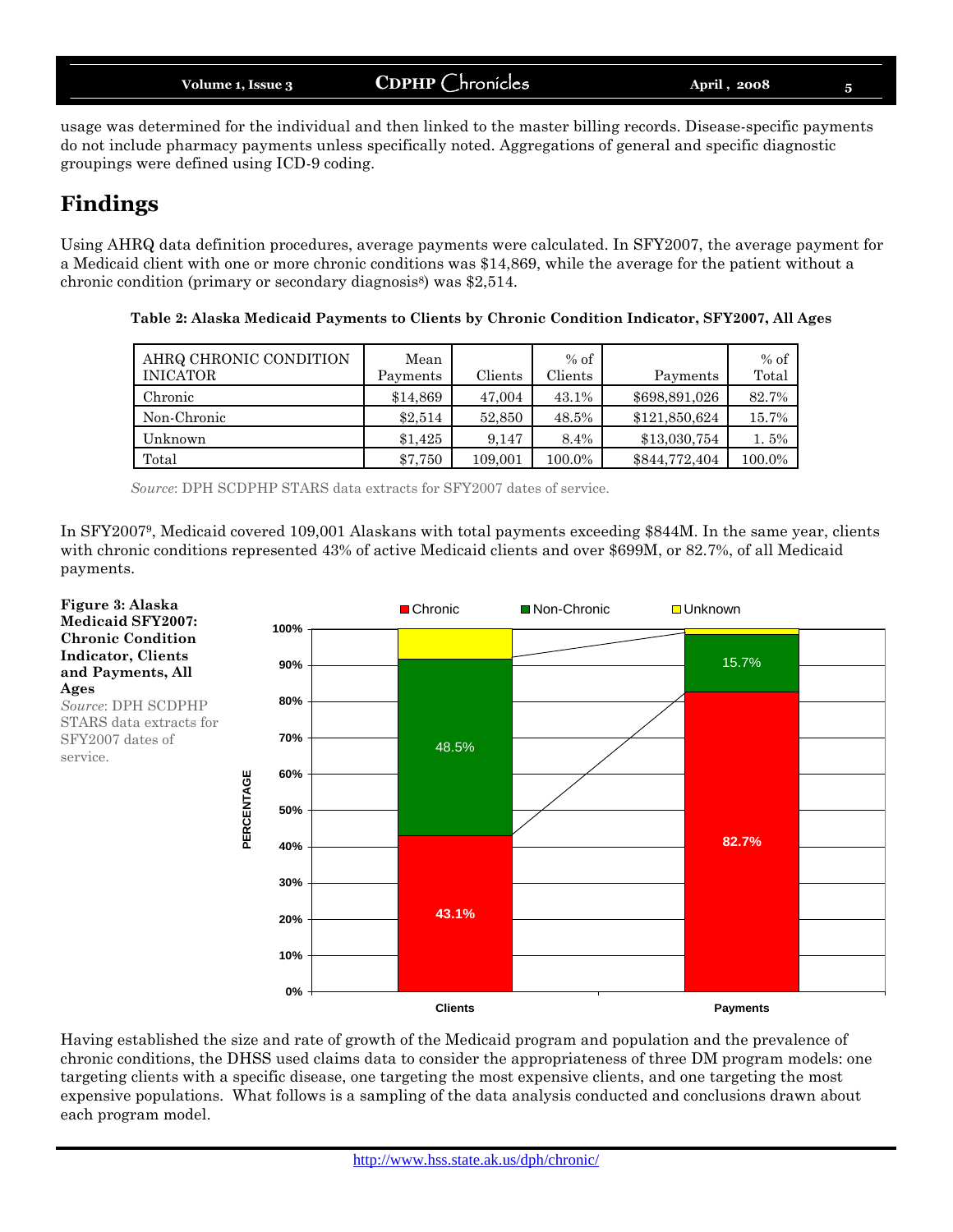#### **DM Program Model: Disease-Specific**

First generation DM programs enrolled patients in single chronic disease programs.

The initial Alaska Medicaid data analysis identified the number of clients, total payments, and potentially avoidable emergency department (ED) and inpatient hospital (IH) payments for asthma, diabetes, and heart failure clients. Total payments for diabetes were higher than those for asthma and heart failure but the avoidable ED and IH payments were significantly smaller.<sup>10</sup> This finding coupled with a recommendation from AHRQ led the DHSS to examine two (2) single disease management programs, one for asthma clients and the other for heart failure clients.<sup>11</sup>

A decision was made to not focus on clients 65 years of age and older since Medicare is the primary payer for emergency department and inpatient hospital claims for this age group. Many state Medicaid programs have made similar decisions.

In SFY2005, 3,850 clients less than 65 years of age had at least one Medicaid service in which the primary diagnosis was asthma. Asthma-related services represented \$2.2M in total payments, of which \$0.9M were potentially avoidable ED and IH costs.

In the same year, 337 clients less than 65 years of age had at least one Medicaid service in which the primary diagnosis was heart failure (HF) including \$1.2M in total payments and \$0.8M in potentially avoidable ED and IH expenditures.

|                                | TOTAL [A]             |             | Inpatient<br>Emergency<br>Hospital<br>Dept.<br>[B]<br>ICI |           | If avoidable, $(B+C)$ |            |
|--------------------------------|-----------------------|-------------|-----------------------------------------------------------|-----------|-----------------------|------------|
|                                | <i><b>Clients</b></i> | Payments    | Payments                                                  | Payments  | Payments              | % of Total |
| <b>ASTHMA</b>                  | 3,850                 | \$2,205,092 | \$79,740                                                  | \$824,826 | \$904,766             | 41.0%      |
| <b>HEART</b><br><b>FAILURE</b> | 377                   | \$1,176,677 | \$10,396                                                  | \$828,982 | \$839,378             | 71.3%      |

**Table 3: Total Medicaid Clients with and Payments for Primary Diagnosis of Asthma and Heart Failure, Emergency Department and Inpatient Hospital Payments, Total If Avoidable, Alaska Medicaid, SFY2005**

*Source*: DPH SCDPHP STARS data extracts for SFY2005 dates of service.

The total payments from "all diagnoses" for the asthma (\$59.2M) and heart failure clients (\$23.5M) were generated. They were very large in comparison to the asthma-only and HF-only payments. This finding led to the conclusion that a DM program would need to address all the co-morbidities of these clients, not just their asthmaor HF-related problems. Also, it was determined that 377 heart failure clients were too small of a population to build a DM program around.

Further, directors of other state Medicaid programs made informal recommendations that Alaska Medicaid consider other DM program models than those that focus on single diseases.

#### **DM Program Model: The Most Expensive Medicaid Clients**

Early analysis raised questions about whether Alaska Medicaid's DM program should target the most expensive Medicaid clients. To that end, claims data for the top five percent (5.0%) and the top half-percent (0.5%) most expensive Medicaid clients were analyzed.

The 5% most expensive clients in SFY2007 were 5,451 individuals who accounted for \$436M in Medicaid payments or 52% of all payments that year.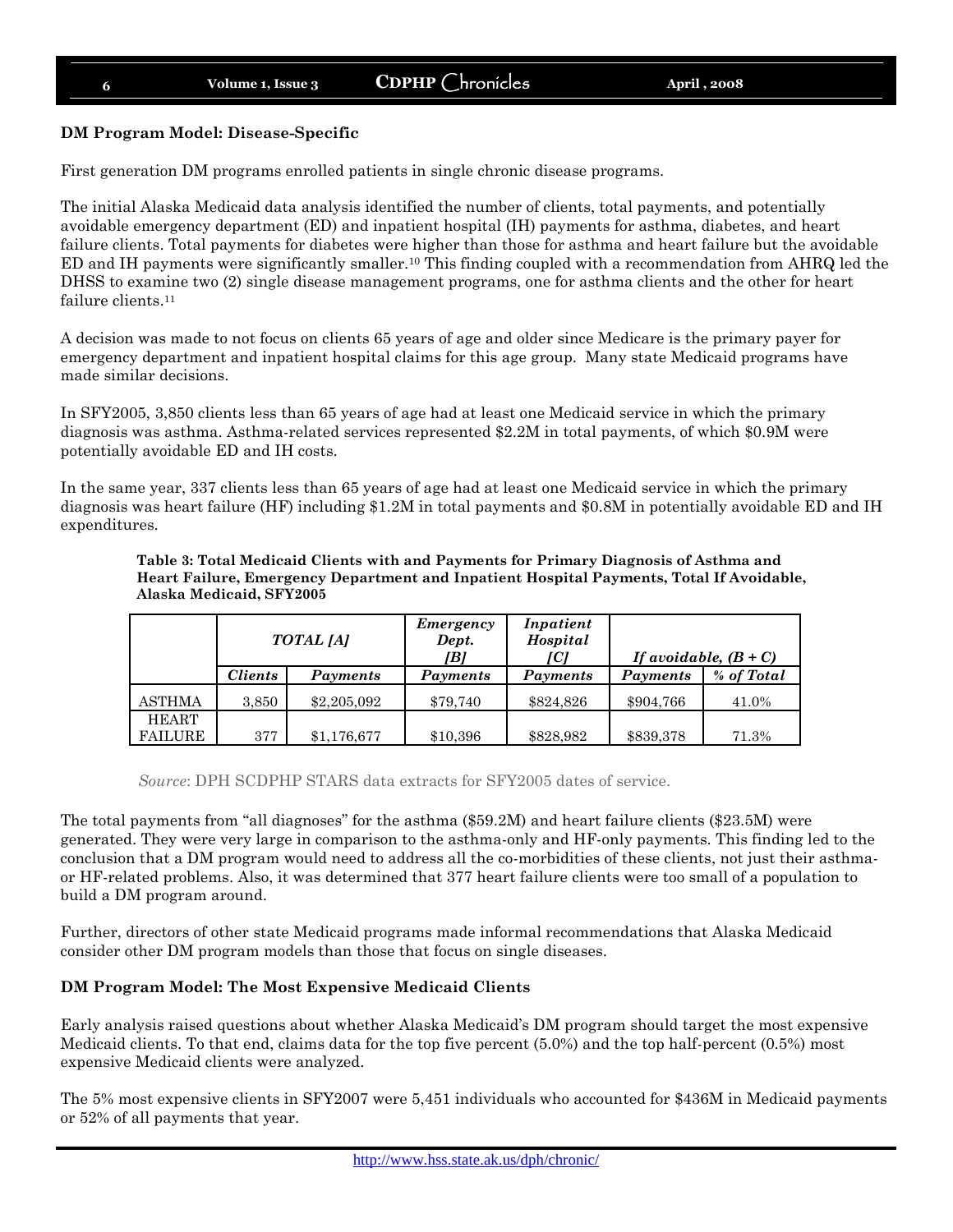

Retention, or ongoing Medicaid eligibility, of these clients was analyzed. Over a three-year period, 48% of the most expensive clients in the first year were still in the top 5% most expensive clients 2 years later, and they still accounted for nearly 52% of payments of this most expensive group.



**Clients Retention and Percentage of Payments in Top 5% in SFY2006 and SFY2007, All Ages** *Source*: DPH SCDPHP

STARS data extracts for SFY2005-SFY2007 dates of service.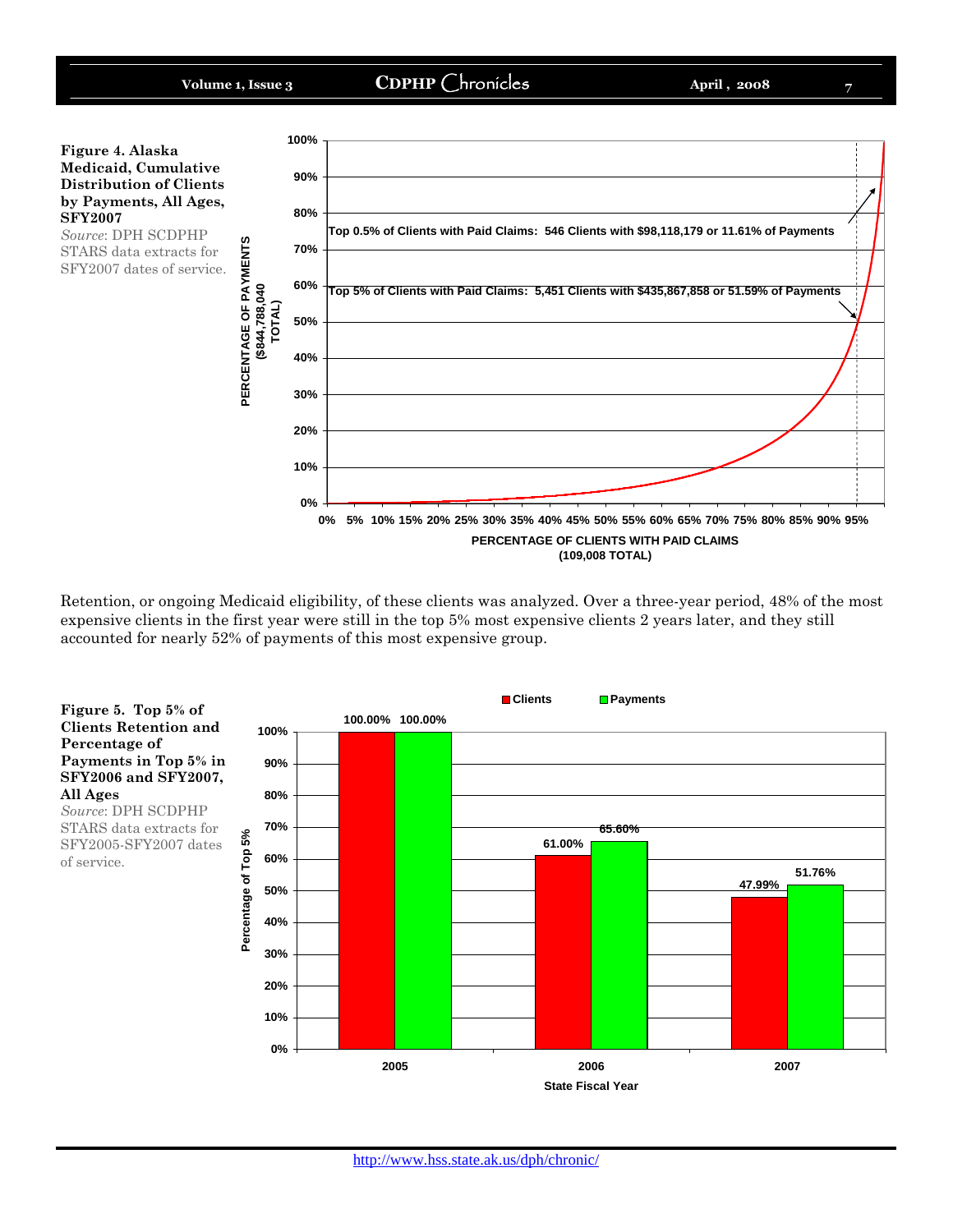In tracking clients over even a longer (5-year) period from SFY2003 to SFY2007, one-third of the original top 5% most expensive clients were still among the top 5% four years later and responsible for over a third of payments. Of the original 5,567 clients in the top 5% in SFY2003, 3,472 (62%) were still in the Medicaid system at some level in SFY2007 and accounted for over 20% of all payments in the latter year. This suggests that the most expensive clients will continue to be very expensive over the long-term. It also suggests that predictive modeling, an important feature of any DM programs, should be used to identify these clients.

The 0.5% most expensive clients in SFY2007 were also identified. They included 546 individuals who accounted for \$98.1M in Medicaid payments or 11.6% of all payments that year (see Figure 5).

Of the 546 most expensive clients, 47% were in settings where their medical care was already managed including:

- skilled nursing facilities (SNF) or intensive care units (ICU) (defined as their total SNF/ICU costs exceeded \$100,000 in SFY2007),
- neonatal intensive care unit (NICU) (defined as more than 66% of their payments were coded to NICU services and the clients were 3 years of age or younger), and
- inpatient or residential psychiatric settings (defined as hospitalization costs exceeded \$100,000 in SFY2007).

For the remaining 289 clients (of the 546 most expensive clients), some cases were probably managed by the Medicaid program's Quality Improvement Organization (QIO contractor Qualis Health), generally at the time of a facility discharge. The most expensive diagnoses and average costs for the remaining 289 were:

- pregnancy, childbirth, and puerperium (4 clients at \$121,402)
- malignant neoplasms (40 clients at \$104,673)
- end-stage renal disease (43 clients at \$68,657),
- mental disorders (154 clients at \$60,220),
- chronic liver disease (5 clients at \$42,011), and
- e cerebral hemorrhage  $(5 \text{ clients at } $40,734)$ .

Analysis of the 5% and 0.5% most expensive Medicaid clients suggested that an Alaska DM program based on this approach could have several limitations. About half of these most expensive clients (in both groups) were in situations where their care was already managed (for example, in nursing homes). Others had expensive acute illnesses or episodes and did not remain in the most expensive category over long-periods. Some were undoubtedly managed by the QIO, often at the time of discharge. However, many of the remainder had longterm, complex medical, mental health, and even social problems that needed to be addressed if the chronic medical conditions were to be stabilized and managed. The challenge for any Medicaid DM program is to predict which clients will join "the most expensive" group prior to expensive episodes and of those, which are suitable for care management in a DM program.

The analysis of the most expensive clients led the department to examine expensive populations or groups of Medicaid clients with multiple chronic diseases.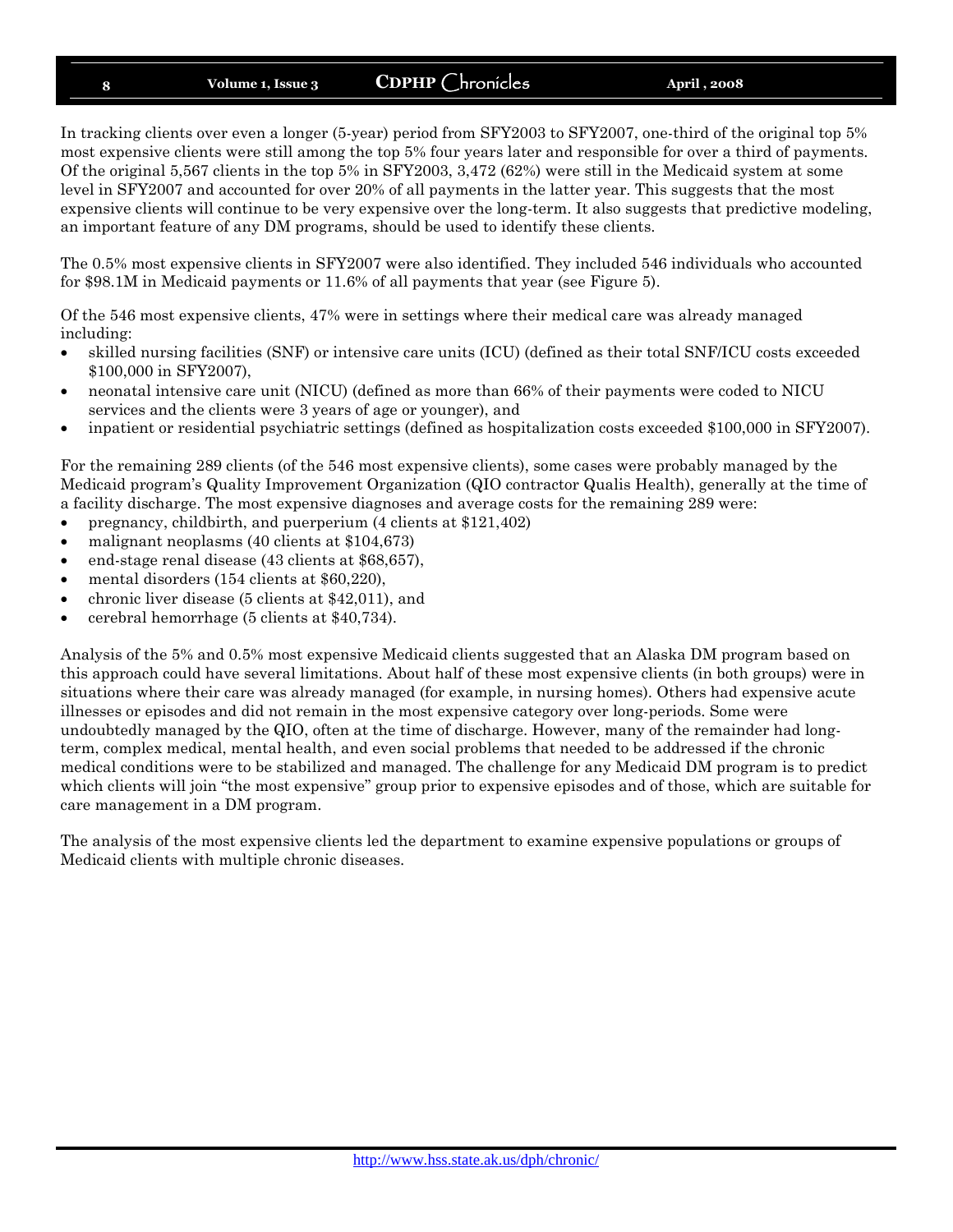#### **DM Program Model: High Cost Populations**

Another DM model adopted by some states is to target high cost populations, for example, Blind and/or Disabled (BD) clients or dual eligibles, those eligible for both Medicare and Medicaid as a result of being aged 65 and/or the extreme nature of their illness/disability. Dual eligibles were excluded from this analysis because Alaska Medicaid is not the primary payer for ED visits and IH admissions for these clients. Children were not included in this analysis because as a group they have few chronic diseases.

Consistent with the current direction of many state Medicaid programs, the DHSS focused on Blind and/or Disabled (BD) Medicaid clients who receive Supplemental Security Income (SSI) and/or Adult Public Assistance (APA). These clients often have multiple chronic diseases and the care they need is complex. In many cases, these clients became disabled as adults and often retain their Medicaid eligibility for long periods.

In SFY2007, there were approximately 5,254 BD Medicaid clients 18 – 64 years of age. This group had 44,700 Evaluation and Management ( $E \& M$ ) visits including 31,600 outpatient, 6,900 IH, and 6,000 ED visits. These clients averaged 8.50 E & M visits per year including 1.13 ED visits and 1.32 IH admissions.



For the BD population ages  $18 - 64$ , payments in SFY2007 were \$21.9M for pharmacy, \$11.3M for outpatient hospital visits (which includes ED visits), \$10.7M for IH admissions, \$8.9M for personal care, \$8.6M for physician/ practitioner services, \$6.5M for outpatient mental health services, \$4.4M for nursing home care (these clients are often excluded from DM programs as their medical care is already being managed), \$2.9M for health clinic services, \$2.5M for transportation, and \$1.2M for Durable Medical Equipment/Supplies.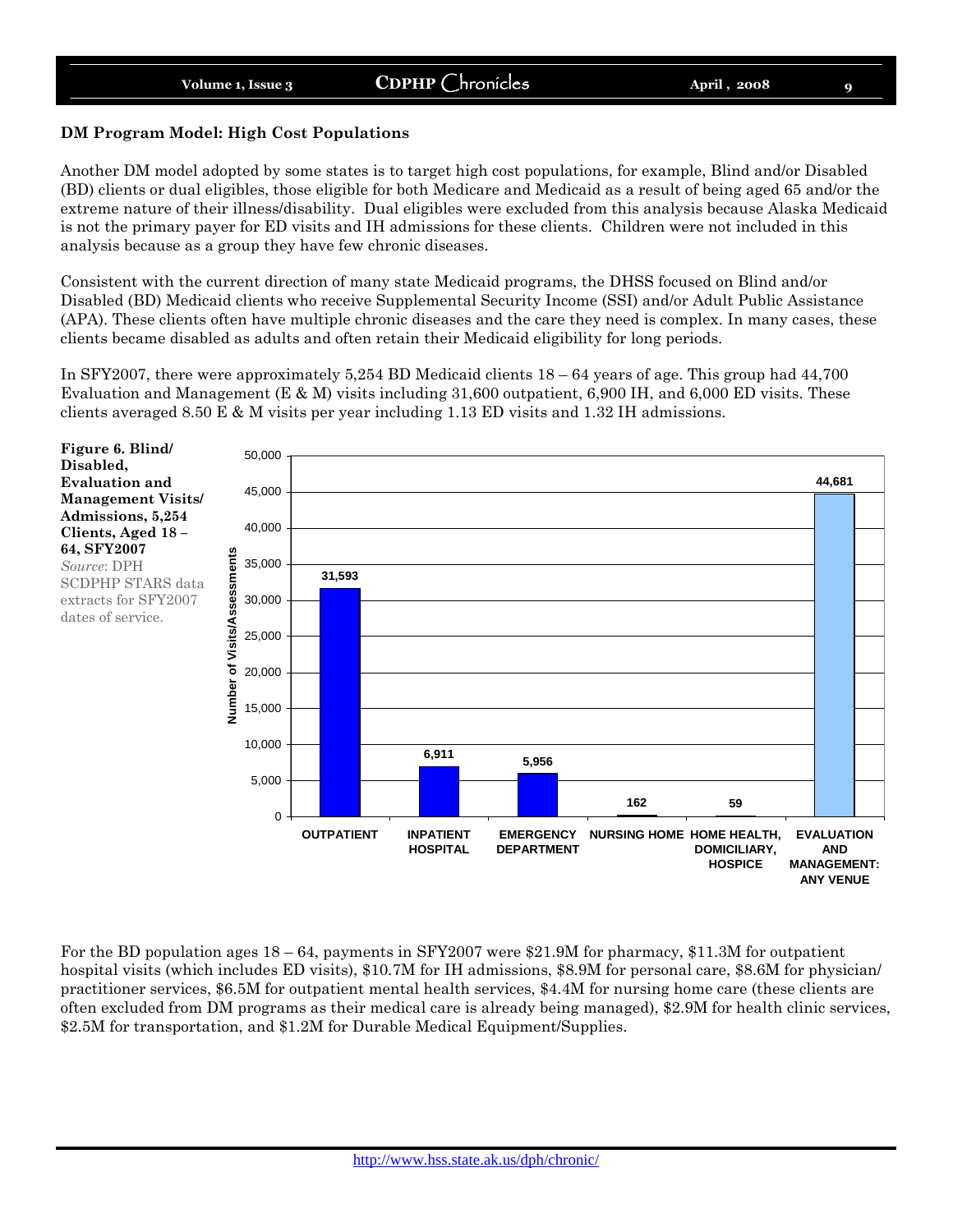

In SFY2007, eligible BD clients who accessed Alaska health care providers accounted for the following payments in each of the following 5 geographic areas: Anchorage \$45.2M, Palmer/Wasilla \$8.9M, Fairbanks \$6.6M, Juneau \$3.2M, and Soldotna \$2.4M.

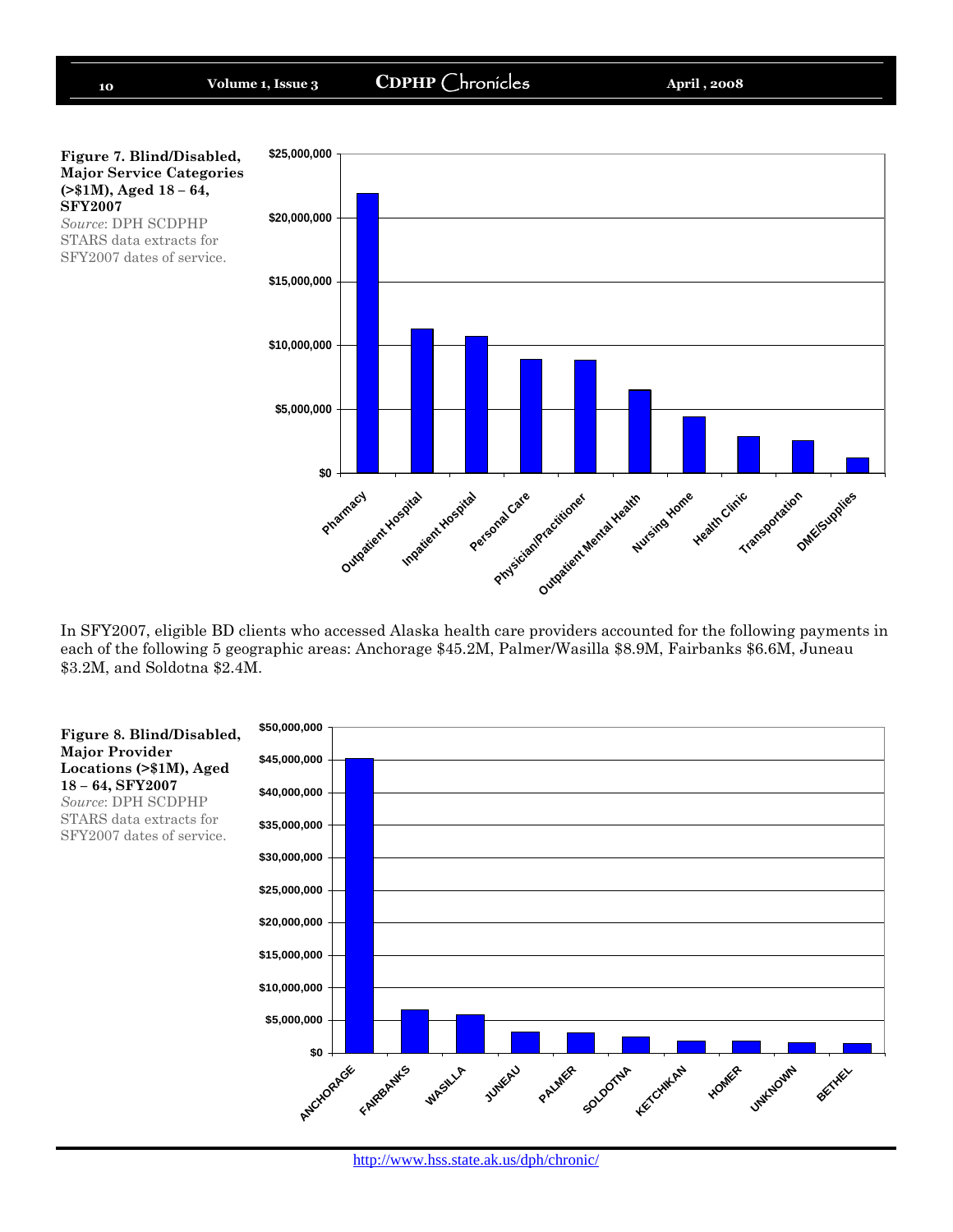A premise of DM programs is a positive return-on-investment. In order to calculate potential savings, the DHSS identified what proportion of the BD population were Alaska Native (AN) and whether those clients received care from tribal providers. Alaska Natives make up about 40% of the Medicaid population and when they use approved tribal (facility) providers, the federal government reimburses the State of Alaska 100% for their services.<sup>12</sup> In SFY2007, approximately 26% of the BD population were AN. Less than 13.4% of the total SFY2007 Medicaid payments for services to the BD population were made to tribal providers.

**Figure 9. Blind/Disabled, Clients by Alaska Native Status, Aged 18 – 64, SFY2007, Total = 5,254** *Source*: DPH SCDPHP STARS data

extracts for SFY2007 dates of service.



As identified in other Medicaid studies, the more that AN Medicaid clients use tribal health providers, the greater the positive fiscal impact for the State of Alaska. In the future, some AN clients may be able to access targeted case management services from tribal health providers and these services may be very similar to DM services. However, AN BD clients would also be able to participate in a DM program.

Even if all AN BD clients receive their care in the tribal health system, there is a sufficiently large non-AN BD Medicaid population to realize a positive return-on-investment in a DM program.

### **Conclusion**

The foundation of a DM program is a positive return-on-investment where the savings in Medicaid payments are higher than the DM program costs. An optimal DM program size is dependent on many factors including the size of the Medicaid DM program budget the size of the DM program target population and their avoidable ED and IH costs, their chronic conditions, their retention in the Medicaid program, their geographical location, and the geographical location of their health care providers.

DM programs that focus on single diseases are limited and do not take into account multiple disease occurrences. Many of the most expensive clients are not well-suited for DM programs but for those that are, predictive modeling should be used to identify these clients and their care should be actively managed by a DM program. Creating a DM program for the Blind/Disabled population meets the criteria of a sufficiently large and stable group of clients where a DM program could have a positive impact on their expensive chronic conditions. An initial DM program focused on the BD population could provide the program infrastructure so that other Medicaid clients could be engaged in future years. For any DM program to be successful, it must predict and intervene with clients before they become high cost. Without this edge, a program will not be able to slow the growth rate of Medicaid spending.

Finally, the DHSS should continue to track the chronic diseases of Medicaid clients in order to address the avalanche of costs and chronic disease problems. Further, we recommend that the dataset created for this analysis should be enhanced and maintained as it offers the State of Alaska an opportunity to understand how the state's health care system needs to change to better meet the chronic conditions of all Alaskans.